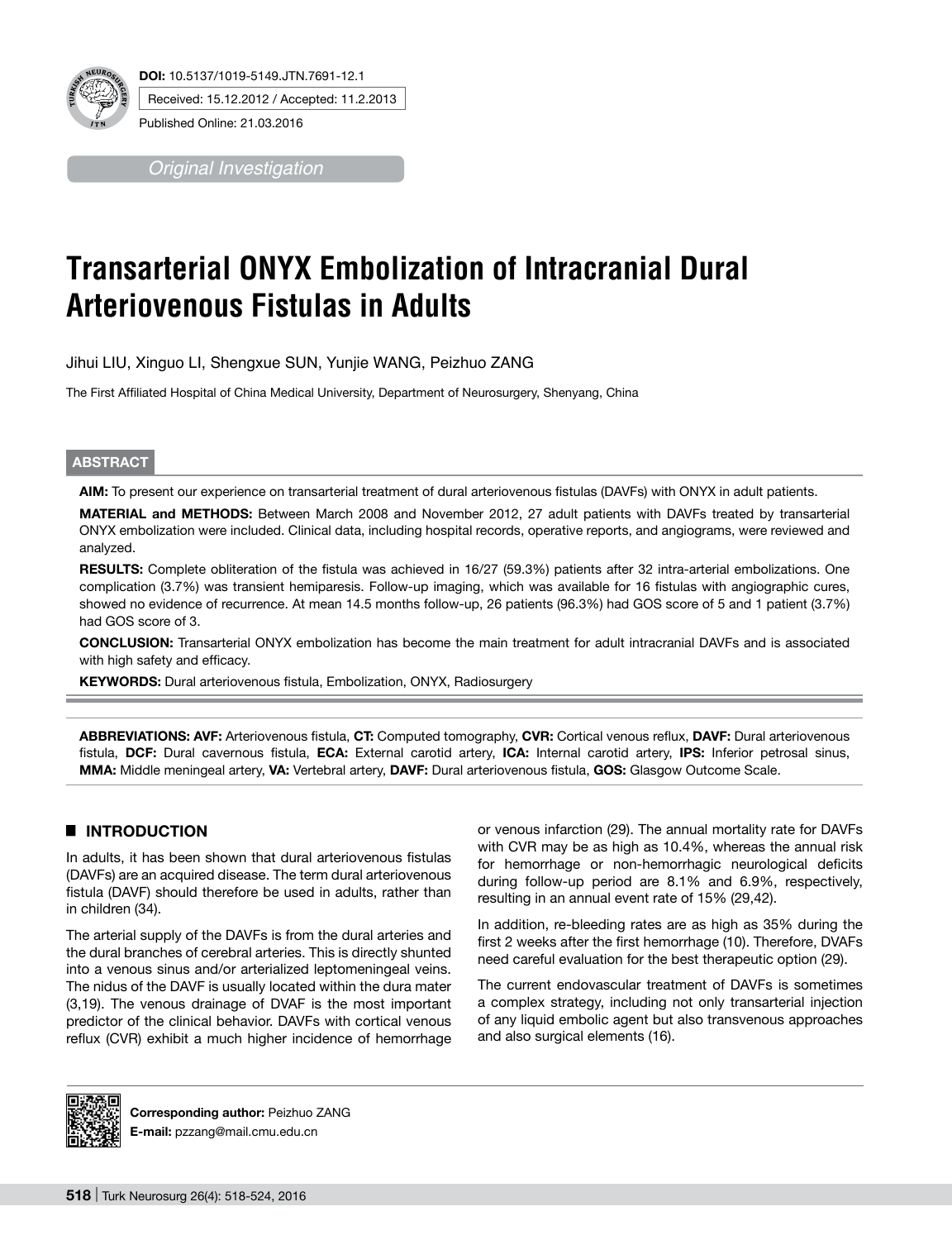With the advent of ONYX (Covidien, Irvine, CA), most intracranial DAVFs can be successfully managed with transarterial ONYX embolization via their supply from the external carotid artery (ECA) branches, which can be safely embolized (29).

In this study, we report our experience with a series of 27 adult patients who underwent intra-arterial embolization for intracranial DAVFs.

### █ **MATERIAL and METHODS**

Between March 2008 and November 2012, 27 (20 males, 7 females) consecutive adult patients with DAVFs treated using transarterial Onyx embolization (Tables I, II). The mean age was 46.3 years (range, 29-70 years).

Clinical presentations included hemorrhage in 11 patients (40.7%), chemosis in 4 patients (14.8%), bruit in 9 patients (33.3%), headaches in 5 patients (18.5%), blurred vision in 1

| Patient Age<br>No. | (vears) | <b>Sex</b>                                                                            | <b>Presentation</b>                 | Location<br><b>Suppliers</b>       |                    | <b>Borden</b><br><b>Type</b>                                          | Approach       |
|--------------------|---------|---------------------------------------------------------------------------------------|-------------------------------------|------------------------------------|--------------------|-----------------------------------------------------------------------|----------------|
| 1                  | 44      | M                                                                                     | <b>Bruits</b>                       | <b>BL, TS Torcula</b>              | R, ECA/VA, L, OA   | $\mathbf{I}$                                                          | R, MMA; L, OA  |
| 2                  | 40      | F                                                                                     | Chemosis, bruits, blurred<br>vision | R, CS                              | R, ICA/ECA         | $\,$ H                                                                | R, MMA         |
| 3                  | 42      | F                                                                                     | Headaches                           | R, TS                              | R, VA; BL, ECA     | $\mathbf{I}$                                                          | R, MMA         |
| 4                  | 70      | М                                                                                     | Headaches, bruits, chemosis         | L, TS                              | L, ICA/MMA/VA      | $\ensuremath{\mathsf{II}}$                                            | L, MMA         |
| 5                  | 50      | F                                                                                     | <b>Bruits</b>                       | L, TS                              | L, OA/MHT/MMA      | $\ensuremath{\mathsf{II}}$                                            | L, MMA; L, OA  |
| 6                  | 36      | F                                                                                     | Headaches, blurred vison            | R, TS                              | BL, ECA            | $\mathbf{I}$                                                          | BL, MMA; R, OA |
| 7                  | 31      | M                                                                                     | Chemosis, bruits                    | R, TS                              | R, ICA/ECA         | $\mathbf{I}$                                                          | R, MMA         |
| 8                  | 46      | М                                                                                     | Chemosis                            | L, CS                              | L, ICA/ECA         | $\ensuremath{\mathsf{II}}$                                            | L, MMA         |
| 9                  | 44      | M                                                                                     | <b>ICH</b>                          | R, Fronto-parietal                 | R, MMA             | $\mathop{\rm III}\nolimits$                                           | R, MMA         |
| 10                 | 40      | М                                                                                     | Chemosis                            | R, TS                              | BL, ECA            | Ш                                                                     | R, MMA         |
| 11                 | 29      | M                                                                                     | <b>ICH</b>                          | R, TS                              | R, ECA/VA; L, OA   | Ш                                                                     | R, MMA         |
| 12                 | 61      | M                                                                                     | Trigeminal neuralgia                | Meckel Cave                        | R, ECA/ICA         | $\mathbf{III}$                                                        | R, MMA         |
| 13                 | 38      | M                                                                                     | <b>ICH</b>                          | Ethmoidal                          | BL, ICA; L, ECA    | $\mathbf{III}$                                                        | R, Opha        |
| 14                 | 63      | M                                                                                     | Headaches                           | R, tentorial                       | L, MMA; R, ECA/ICA | $\mathbf{III}$                                                        | L, MMA         |
| 15                 | 59      | M                                                                                     | <b>ICH</b>                          | R, tentorial                       | BL, ECA/ICA        | Ш                                                                     | BL, MMA        |
| 16                 | 56      | M                                                                                     | <b>ICH</b>                          | R, tentorial                       | R, ICA/ECA/AICA    | $\mathbf{III}$                                                        | R, MMA         |
| 17                 | 47      | M                                                                                     | <b>ICH</b>                          | R, tentorial                       | R, ICA/ECA         | $\mathbf{III}$                                                        | R, MMA         |
| 18                 | 43      | F                                                                                     | <b>ICH</b>                          | R, tentorial                       | R, ECA/ICA         | Ш                                                                     | R, MMA         |
| 19                 | 35      | M                                                                                     | <b>ICH</b>                          | R, tentorial                       | R, SCA/MMA/MHT     | Ш                                                                     | R, MMA         |
| 20                 | 35      | М                                                                                     | Hypoesthesia                        | R, tentorial                       | R, MHT/SCA         | Ш                                                                     | R, SCA         |
| 21                 | 51      | F                                                                                     | <b>ICH</b>                          | Craniocervical junction            | L, VA              | $\mathbf{III}$                                                        | L, PMA         |
| 22                 | 52      | $\mathsf{M}% _{T}=\mathsf{M}_{T}\!\left( a,b\right) ,\ \mathsf{M}_{T}=\mathsf{M}_{T}$ | <b>Bruits</b>                       | Middle cranial fossa               | L, ECA             | $\mathbf{III}$                                                        | L, MMA         |
| 23                 | 31      | F                                                                                     | <b>Bruits</b>                       | L, TS<br>SSS<br>R, fronto-parietal | BL, ECA<br>L, MCA  | $\mathbf{  }$<br>$\begin{array}{c} \Pi \end{array}$<br>$\mathbf{III}$ | BL, MMA        |
| 24                 | 38      | M                                                                                     | <b>Bruits</b>                       | L, TS                              | L, ECA/ICA; R, OA  | $\mathbf{III}$                                                        | R, OA          |
| 25                 | 69      | M                                                                                     | <b>Bruits</b>                       | L, fronto-parietal                 | BL, MMA            | Ш                                                                     | L, MMA         |
| 26                 | 43      | M                                                                                     | ICH, headaches, bruits              | L, tentorial                       | L, ECA/ICA         | $\mathbf{III}$                                                        | L, MMA         |
| 27                 | 56      | M                                                                                     | <b>ICH</b>                          | L, clival                          | L, MHT             | $\mathbf{III}$                                                        | L, MHT         |

**Table I:** Demographic Characteristics of the 27 Patients

M: Male; F: Female, ICH: Intracranial hemorrhage, CN: Cranial nerve, TS: Transverse sigmoid, ECA: External carotid artery, ICA: Internal carotid artery, OA: Occipital artery, VA: Vertebral artery, CS: Cavernous sinus, Opha: Ophthalmic artery, SSS: Superior sagittal sinus, MMA: Middle *meningeal artery, SCA: Superior cerebellar artery, MHT: Meningohypophyseal trunk, PMA: Posterior meningeal artery.*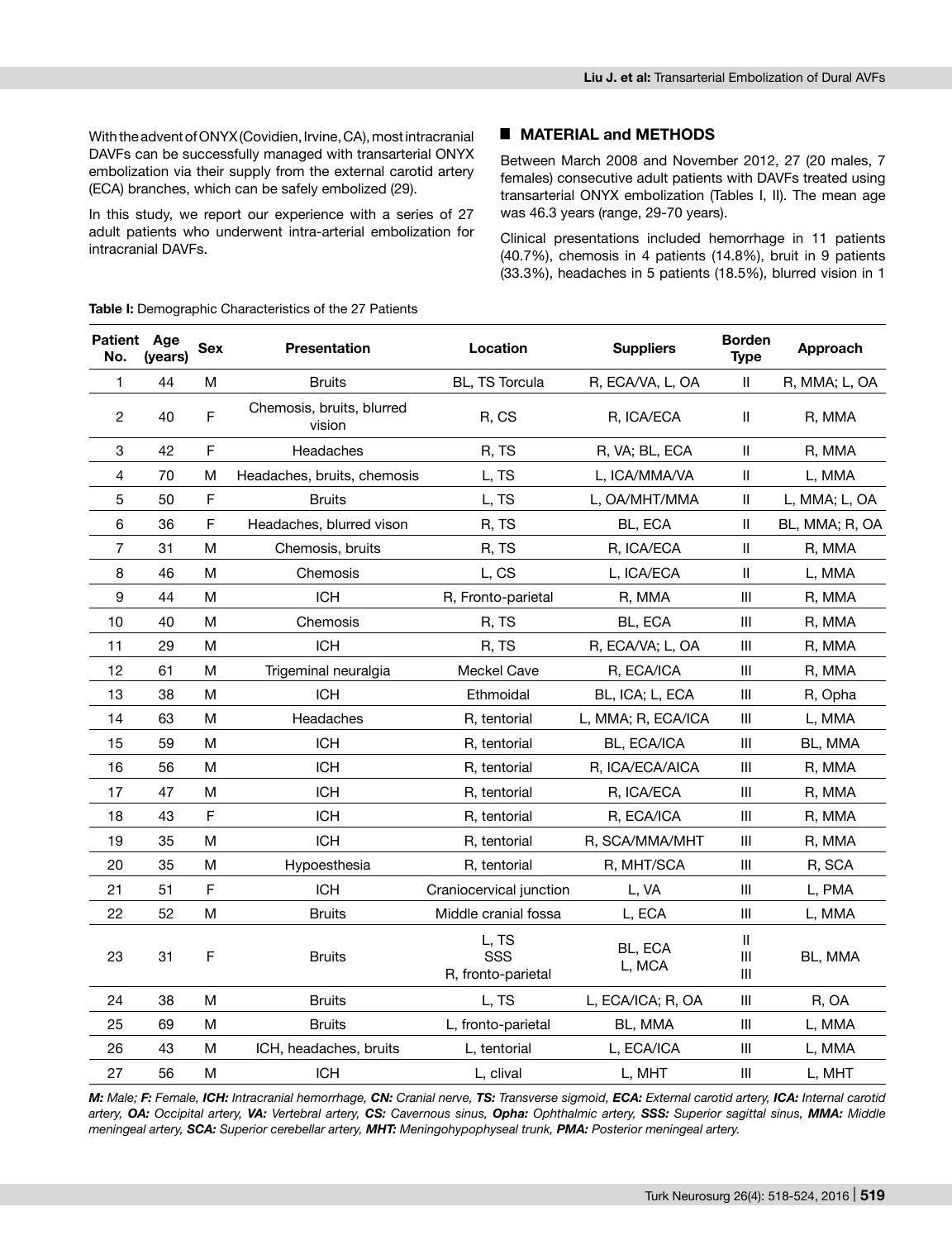patient (3.7%), hypoesthesia in 1 patient (3.7%), and trigeminal neuralgia in 1 patient (3.7%). Multiple dural fistulas occurred in 2 patients (7.4%).

The locations of the lesions were transverse-sigmoid sinus in 10 patients (37.0%), cavernous sinus in 1 patients (3.7%), tentorium in 8 patients (29.6%), ethmoidal in 1 patients (3.7%), frontoparietal in 3 patients (11.1%), saggital sinus in 1 patients (3.7%), Meckel cave in 1 patient (3.7%), middle fossa dura

in 1 patients (3.7%), clivus in 1 patient (3.7%), craniocervical junction in 1 patient (3.7%) and torcula in 1 patient (3.7%).

According to Borden classification (4), 8 fistulas (29.6%) were type II, and 19 (70.4%) were type III.

All endovascular approaches were performed under general anesthesia. Diagnostic angiography was performed including six vessels. Cervical branches of the subclavian artery were

**Table II:** Treatment and Follow-Up of the 27 Patients

| <b>Patient</b><br>No. | Injection<br>time (minutes) | <b>Material</b> | Adjunct<br>treatment | Angiographic<br>result | <b>Complications</b>            | Follow-up<br>(months) | <b>Clinical</b><br>outcome (GOS)<br>score |
|-----------------------|-----------------------------|-----------------|----------------------|------------------------|---------------------------------|-----------------------|-------------------------------------------|
| 1                     | 110                         | <b>ONYX</b>     | <b>NO</b>            | Incomplete             | no                              | 24                    | 5                                         |
| 2                     | 20                          | <b>ONYX</b>     | Radiosurgery         | Incomplete             | no                              | 10                    | 5                                         |
| 3                     | 40                          | <b>ONYX</b>     | <b>NO</b>            | Incomplete             | no                              | 25                    | 5                                         |
| 4                     | 55                          | <b>ONYX</b>     | <b>NO</b>            | Complete               | no                              | $\overline{7}$        | 5                                         |
| 5                     | 75                          | <b>ONYX</b>     | <b>NO</b>            | Incomplete             | no                              | 15                    | 5                                         |
| $\,6\,$               | 80                          | <b>ONYX</b>     | <b>NO</b>            | Incomplete             | no                              | 9                     | 5                                         |
| $\overline{7}$        | 30                          | <b>ONYX</b>     | <b>NO</b>            | Incomplete             | no                              | 13                    | 5                                         |
| 8                     | 15                          | <b>ONYX</b>     | <b>NO</b>            | Incomplete             | no                              | 16                    | 5                                         |
| 9                     | 40                          | <b>ONYX</b>     | <b>NO</b>            | Complete               | no                              | 29                    | 5                                         |
| 10                    | 20                          | <b>ONYX</b>     | <b>NO</b>            | Complete               | no                              | 4                     | 5                                         |
| 11                    | 15                          | <b>ONYX</b>     | <b>NO</b>            | Complete               | no                              | 5                     | 5                                         |
| 12                    | 33                          | <b>ONYX</b>     | Radiosurgery         | Incomplete             | no                              | 1                     | 5                                         |
| 13                    | 30                          | <b>ONYX</b>     | <b>NO</b>            | Incomplete             | no                              | $\mathbf{1}$          | 5                                         |
| 14                    | 50                          | <b>ONYX</b>     | <b>NO</b>            | Complete               | no                              | 25                    | 5                                         |
| 15                    | 45                          | <b>ONYX</b>     | <b>NO</b>            | Complete               | no                              | 12                    | 3                                         |
| 16                    | 20                          | <b>ONYX</b>     | <b>NO</b>            | Complete               | no                              | 16                    | 5                                         |
| 17                    | 25                          | <b>ONYX</b>     | <b>NO</b>            | Complete               | no                              | 3                     | 5                                         |
| 18                    | 15                          | <b>ONYX</b>     | <b>NO</b>            | Complete               | no                              | 20                    | 5                                         |
| 19                    | 15                          | <b>ONYX</b>     | <b>NO</b>            | Complete               | R, ICA stenosis,<br>hemiparesis | 13                    | 5                                         |
| 20                    | 15                          | <b>ONYX</b>     | <b>NO</b>            | Complete               | no                              | 24                    | 5                                         |
| 21                    | 25                          | <b>ONYX</b>     | <b>NO</b>            | Complete               | no                              | 12                    | 5                                         |
| 22                    | 10                          | <b>ONYX</b>     | <b>NO</b>            | Complete               | no                              | 25                    | 5                                         |
| 23                    | 44                          | <b>ONYX</b>     | <b>NO</b>            | Incomplete             | no                              | 20                    | 5                                         |
| 24                    | 30                          | <b>ONYX</b>     | <b>NO</b>            | Complete               | no                              | 21                    | 5                                         |
| 25                    | 25                          | <b>ONYX</b>     | <b>NO</b>            | Complete               | no                              | 16                    | 5                                         |
| 26                    | 15                          | <b>ONYX</b>     | Radiosurgery         | Incomplete             | no                              | 24                    | 5                                         |
| 27                    | 4                           | <b>ONYX</b>     | Balloon assistance   | Complete               | no                              | 1                     | 5                                         |

*GOS: Glasgow outcome scale.*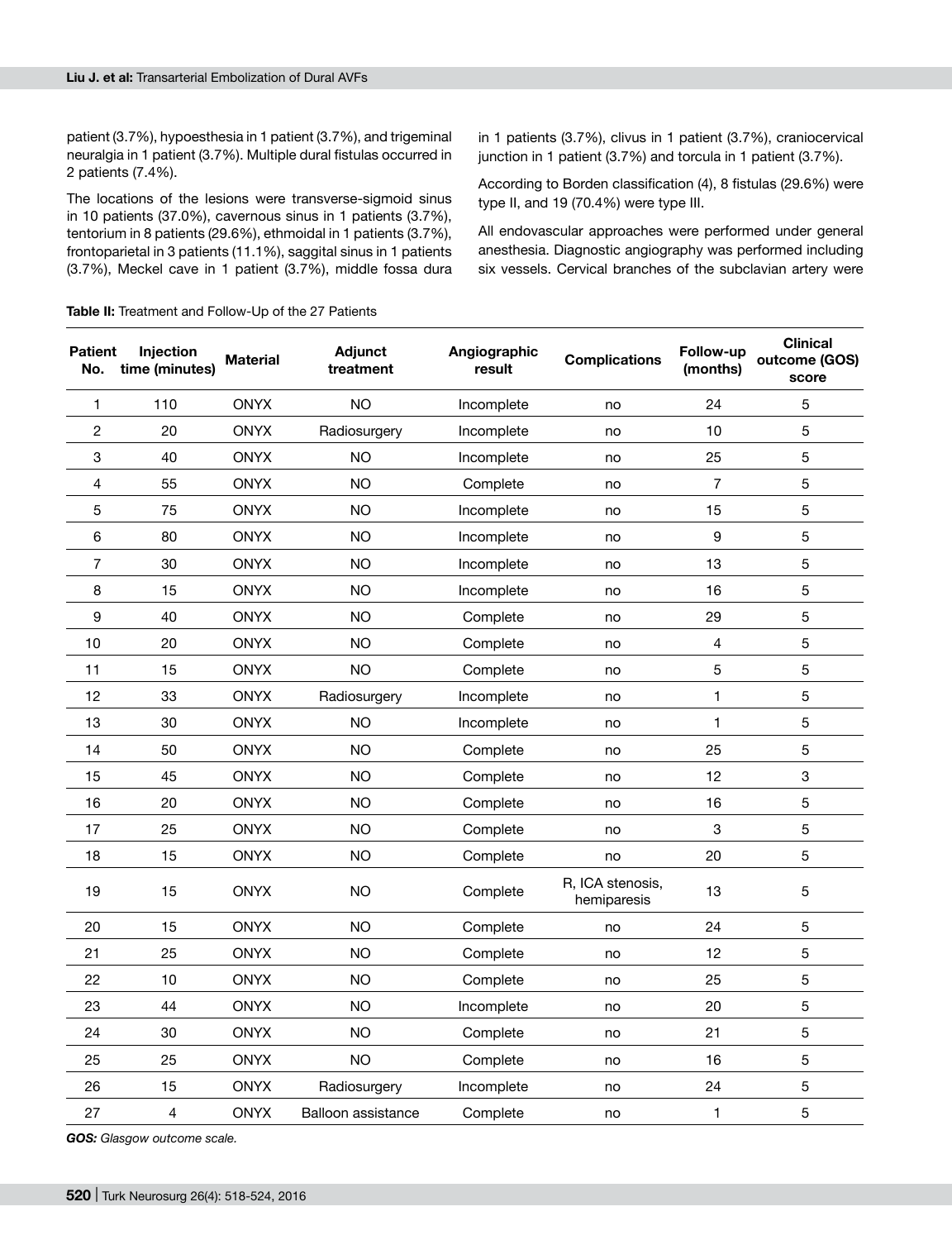included in selected cases. The decision of embolization, the route, and the embolizing material were chosen based on the angiographic findings (29). After transfemoral access and sheath placement, the patient was heparinized, with 3000 units intravenously and 1000 units per hour of intravenous heparin, to maintain an activated coagulation time of between 250 and 300 seconds (29). Standard coaxial techniques were used for embolization. Guide catheters were navigated into the appropriate parent vessel (external carotid artery, internal carotid artery, or vertebral artery) (38). A DMSO compatible microcatheter (Marathon or Echelon; Covidien) with a microwire (Mirage or Silverspeed; Covidien) was then advanced into the selective branches as close to the nidus as possible and allowing for an adequate distance for reflux of the embolic agent, and superselective angiography was performed on the target branch or branches for embolization (29,38). When there were multiple feeders, the feeder with maximum reflux distance from the skull base was chosen to decrease the chances of cranial nerve palsies (29). Embolization of the DAVF was then performed with ONYX-18 in the manner previously described (26-28). If the meningohypophyseal trunk was catheterized, ONYX embolization was performed with balloon assistance. The end point of the embolization was the angiographic obliteration of the fistula, with some filling of the draining veins (Figure 1A, B).

Clinical follow-up (mean 13.2 months, range 1–29 months) data were supplemented by telephonic interviews and graded according to the Glasgow Outcome Scale (GOS) (18). An excellent outcome was defined as the resumption of normal life despite minor deficits (GOS Score 5). A good outcome was a moderate disability, but the patient was independent (GOS Score 4). A fair outcome was a severe disability, and the patient was dependent on the care of others (GOS Score 3). A poor outcome was a persistent vegetative state (GOS Score 2) or death (GOS Score 1). Most patients had follow-up angiograms approximately 6-11 months after the embolization procedure.

The angiographic results of treatment were classified as incomplete or complete, based on the evidence of remnant fistula on the post-treatment angiogram.

## █ **RESULTS**

Thirty-two intra-arterial ONYX embolization procedures were performed to treat dural fistulas in 27 patients (Table I). There were 32 transarterial approaches, 1 of which was performed with balloon assistance. Thirty-two ONYX injections were performed in 32 vessel branches, including 28 ECA branches, posterior meningeal artery (n=1), ophthalmic artery (n=1), meningohypophyseal artery (n=1), superior cerebellar artery  $(n=1)$ .

Twenty-three branches of the middle meningeal artery (MMA) were embolized along with 5 branches of the occipital artery. Thirteen lesions were cured with transarterial treatment via the MMA alone (Figure 1). Three fistulas were cured with transarterial treatment via the superior cerebellar artery, meningohypophyseal artery and posterior meningeal artery.

Three patients underwent Gamma Knife radiosurgery, which was performed after incomplete embolization. Only one technical complication was associated with the transarterial ONYX embolization, resulting in a complication rate of 3.1%. A 35-year-old man presented with subarachnoid hemorrhage caused by a tentorial DAVF with supply from the right meningohypophyseal trunk, the right superior cerebellar artery and the right middle meningeal artery. The patient underwent transarterial ONYX embolization via the MMA. At the final stage, a small amount of ONYX appeared to reflux into the right internal carotid artery (ICA) via the meningophypophyseal trunk. Therefore, ONYX embolization was aborted, and the catheter was removed. Then, immediate angiography revealed complete occlusion of the fistula. The patient experienced left hemiparesis just after the procedure and discharged home on postoperative day 5. The hemiparesis had almost resolved completely at the fifteenth day after the embolization.



**Figure 1: A)** left carotid artery angiogram (lateral view) demonstrating a left tentorial DAVF with supply from the left MMA and occipital artery and venous drainage into a cortical vein with a dilated venous varix that drains into the lateral mesencephalic veins. **B)** post-embolization left ICA angiogram (lateral view) showing residual fistula supplied by the meningeal hypophyseal trunk.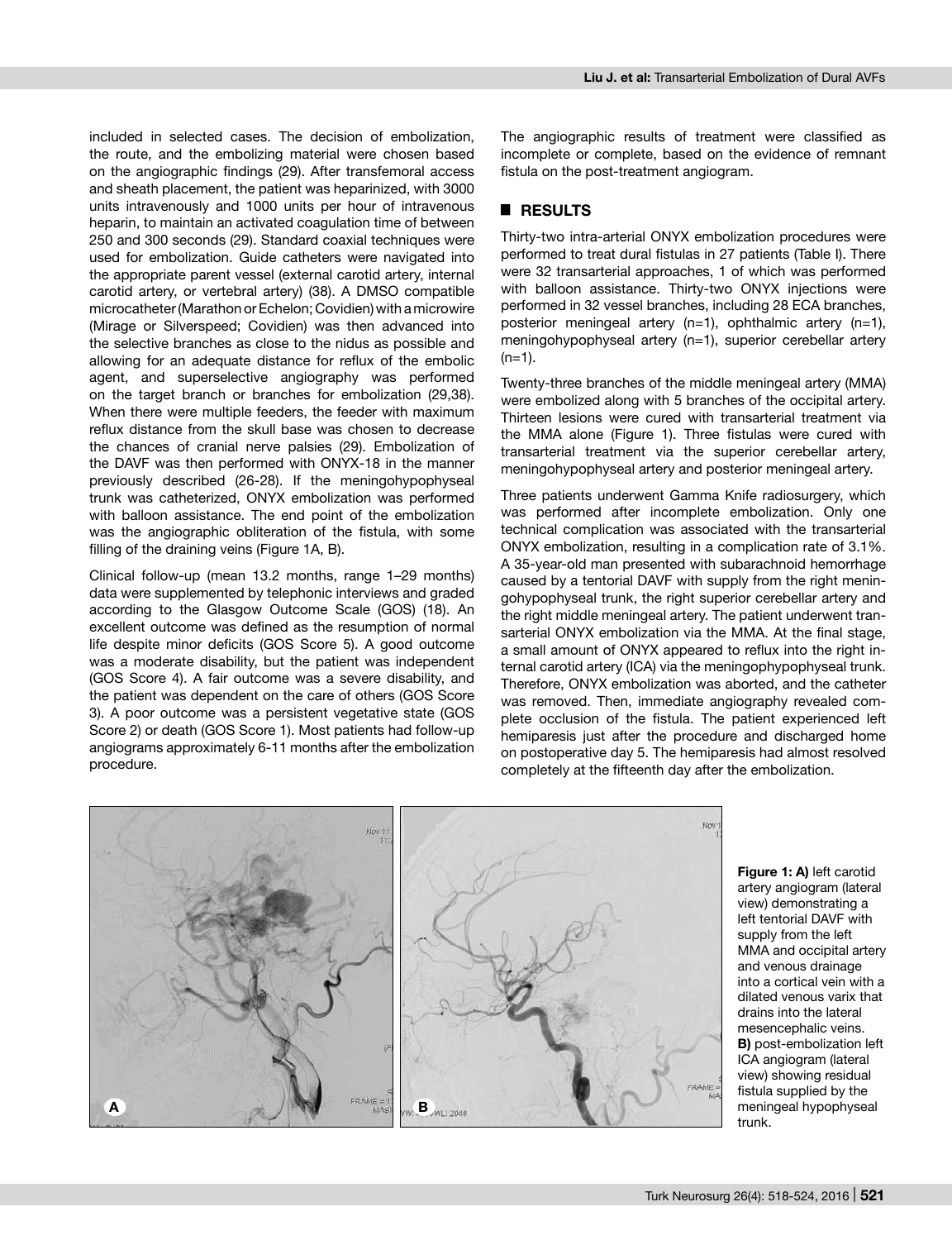Of the 27 patients who had endovascular treatment, 16 (59.3 %) had complete obliteration of the fistula after embolization. Of the 11 fistulas, in which endovascular treatment was incomplete, 3 underwent radiosurgery. In the remaining 8 fistulas, the fistula was treated nearly complete obliteration or the post-embolization fistula was Borden type I, and the residual fistula remained stable on the follow-up angiogram, and no further treatment was performed.

Of the 3 fistulas that underwent Gamma Knife radiosurgery, complete fistula obliteration was confirmed by 2-year followup angiogram in 2 and 1 will have follow-up angiography 2 years post-treatment.

Twenty-six of 27 patients (96.3%) had a favorable outcome (GOS score 5) during the follow-up period. One patient with GOS score 3, the cause for the poor outcome was the initial insult of the hemorrhage. In our series, there was no procedure-related mortality.

#### █ **DISCUSSION**

The pathogenesis of DAVFs is still unclear, with a congenital and an acquired etiology having been proposed (19, 29). Lasjaunias et al. (19) proposed that a primary structural weakness of the dura coincides with a trigger factor and results in the formation of a DAVF (29). The common predisposing factor appears to be venous sinus thrombosis, with the body compensating for this by attempts at recanalization (12,13,17,29). In our series, sinus occlusion was observed in 8 patients. There were 2 patients with multifocal complex DAVFs in adults; and in 26 patients, no specific cause could be identified. We have a male predominance (76.9%) in our patients and this may suggest that it tends to have a more aggressive course in men (16, 34, 41).

The incidence of DAVF by location, as reported in the literature, is as follows: transverse sigmoid sinus, 50%; cavernous sinus, 16%; tentorium, 12%; superior sagittal sinus, 8%, and anterior fossa, 2% (2, 4, 8, 25, 29).

A patient's first hemorrhage from a DAVF is associated with 20% to 30% mortality, emphasizing the importance of early recognition and treatment of patients at highest risk (5,29). The natural history of DAVFs has been poorly documented until recently and has been based on retrospective reviews (2,8,29). Van Dijk et al. (42) had a 4.3 years follow-up on their 14 non-treated patients and 6 partially-treated patients. They found that persistence of the CVR in cranial DAVFs yielded an annual mortality rate of 10.4%.

Recent studies demonstrate evidence that the risk of bleeding for a DAVF with CVR is less when the patient does not present with a hemorrhage or a nonhemorrhagic neurologic deficit (29,37,39). Strom et al. (39) report that asymptomatic versus symptomatic DAVFs (in patients presenting with hemorrhage or neurologic deficit) have annual hemorrhage rates of 1.4% versus 19%, respectively. Although small in size, these studies make the important point that the natural history may depend on the type of presentation (29,39). Nevertheless, lower annual hemorrhage rates of asymptomatic type II and III DAVFs (up to 1.5% per year) (29,37) still pose significant long-term risk to

patients, thereby justifying treatment in appropriately selected patients (29). Our patients belonged to the high-risk category (Borden types II or III) and required active intervention to prevent risk of hemorrhage.

At our institution, we perform aggressive treatment for symptomatic type II/III DAVFs. We also recommend treatment in asymptomatic type II/III DAVFs if the patient is a good candidate for embolization on the basis of their age, lifetime hemorrhage risk profile, and willingness or unwillingness to accept the natural history.

Currently, several series have established a high degree of safety and efficacy of ONYX used intra-arterially and intra-venously in the treatment of intracranial DAVFs (1,6,9,29,31,32,40). The complete obliteration rate in arterial ONYX embolization was 61.3%-91.6% (22,31-33,40) and that in venous ONYX embolization was 100% (21,23). The efficiency of access through the MMA, even when the diameter was very small, than through other more dilated feeders (eg, occipital and posterior auricular arteries) due to the superior flow control and reliability of target vessel embolization has been described well in literatures (15,20,29,38). ONYX offers the possibility of venous sinus packing/occlusion from an arterial side approach, which may be quite helpful in cases with previous occlusion of the draining venous structures (14,29).

Post-embolization complication rates of approximately 2% to 10% have been reported in most series (11,22,24,29,30). Complications associated with arterial embolization include cranial nerve deficits, draining vein occlusion or venous ONYX migration, brain infarction, reflexive bradycardia, brain infraction and microcatheter gluing (22,24). On our experience, complications associated with venous embolization were reflexive bradycardia and transient cranial nerve deficits. Our success rate of 63.9% seems comparable with previously reported results of 50% to 90% (6,7,9,31) and our complication rate was as low as 2.8%.

The petrous branch of the middle meningeal trunk supplies the cranial nerves at the skull base (29). We avoid this branch and select another distal tentorial branch to embolize the fistula, even if that is not a direct feeder. The arterial or venous balloon assistance technique provides an adjunctive method in the transarterial and transvenous ONYX embolization of complex DAVFs (36). The balloon can be inflated in the ICA or vertebral arteries at the site of the meningeal feeding arteries, which have anastomotic connections with the target vessel being embolized (36). This technique prevented the untoward passage of ONYX into the ICA via the meningophypophyseal branch and vertebral artery via the posterior meningeal artery. It can thus prevent the embolic material from occluding the intracranial artery and/or causing distal embolism via those anastomotic channels (36). This technique is especially useful in DAVFs because of the rapid tapering, small-diameter feeding arteries resulting in early reflux during ONYX injection (36).

Shi et al. have used the venous balloon assistance technique to prevent ONYX from inadvertently occluding the lumen of a functioning venous sinus and migrating into adjacent key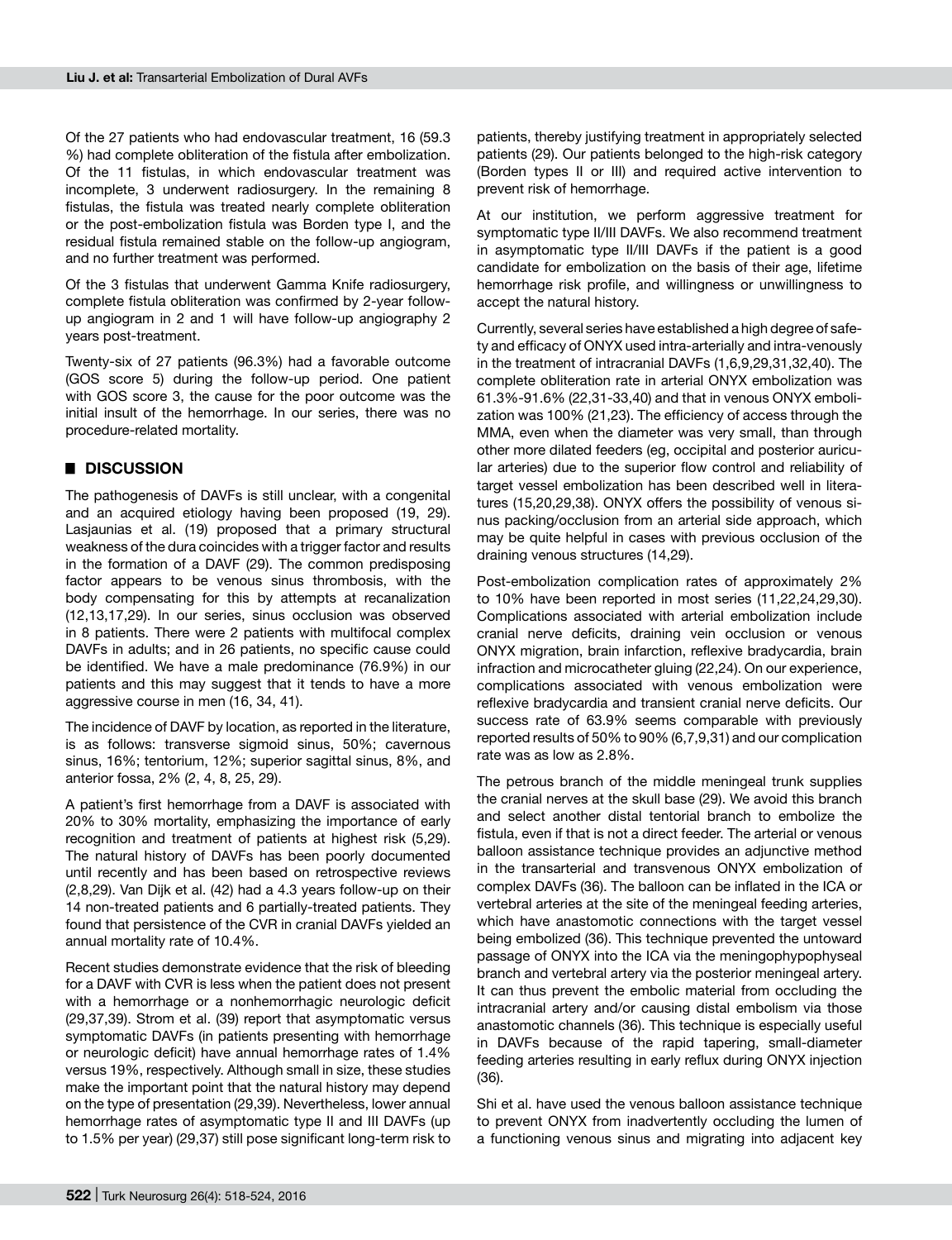cortical or deep veins when the balloon occludes the recipient venous structure (36).

Radiosurgery is inefficient for DAVFs and it may be tried where embolization has failed and surgery appears to carry a high risk (25, 29, 44). Wu et al. reported a 75% angiographic obliteration rate at 24 months (43). In our series Gamma Knife radiosurgery was used in 3 patients. Complete obliteration has been achieved in 2 with 1 awaited for 2-year follow-up angiogram.

Surgery is indicated for high-risk DAVFs with leptomeningeal retrograde venous drainage when embolization is technically difficult or has resulted in incomplete occlusion (29, 35).

# █ **CONCLUSION**

Transarterial ONYX embolization has become the main treatment for adult intracranial DAVFs and is associated with high safety and efficacy.

### █ **REFERENCES**

- 1. Arat A, Inci S: Treatment of a superior sagittal sinus dural arteriovenous fistula with Onyx: Technical case report. Neurosurgery 59:ONSE169-170, 2006
- 2. Awad IA, Little JR, Akarawi WP, Ahl J: Intracranial dural arteriovenous malformations: Factors predisposing to an aggressive neurological course. J Neurosurg 72:839-850, 1990
- 3. Barnwell SL, Halbach VV, Dowd CF, Higashida RT, Hieshima GB, Wilson CB: A variant of arteriovenous fistulas within the wall of dural sinuses. Results of combined surgical and endovascular therapy. J Neurosurg 74: 199–204, 1991
- 4. Borden JA, Wu JK, Shucart WA: A proposed classification for spinal and cranial dural arteriovenous fistulous malformations and implications for treatment. J Neurosurg 82:166-179, 1995
- 5. Brown RD Jr, Wiebers DO, Nichols DA: Intracranial dural arteriovenous fistulae: Angiographic predictors of intracranial hemorrhage and clinical outcome in nonsurgical patients. J Neurosurg 81: 531-538, 1994
- 6. Chew J, Weill A, Guilbert F, Raymond J, Audet ME, Roy D: Arterial Onyx embolisation of intracranial DAVFs with cortical venous drainage. Can J Neurol Sci 36: 168-175, 2009
- 7. Chong WKW, Holt M: Endovascular therapy for intracranial dural arteriovenous fistulas. Neuroradiol J 19: 537-549, 2006
- 8. Cognard C, Gobin YP, Pierot L, Bailly AL, Houdart E, Casasco A, Chiras J, Merland JJ: Cerebral dural arteriovenous fistulas: Clinical and angiographic correlation with a revised classification of venous drainage. Radiology 194:671-680, 1995
- 9. Cognard C, Januel AC, Silva NA Jr, Tall P: Endovascular treatment of intracranial dural arteriovenous fistulas with cortical venous drainage: New management using Onyx. AJNR Am J Neuroradiol 29: 235-241, 2008
- 10. Duffau H, Lopes M, Janosevic V, Sichez JP, Faillot T, Capelle L, Isma M, Bitar A, Arthuis F, Fohanno D: Early rebleeding from intracranial dural arteriovenous fistulas: Report of 20 cases and review of the literature. J Neurosurg 90:78-84, 1999
- 11. Higashida RT, Halbach VV, Dowd CF, Hieshima GB: Endovascular surgical approach to intracranial vascular diseases. J Endovasc Surg 3:146-157, 1996
- 12. Jiang C, Lv X, Li Y, Liu A, Lv M, Jiang P, Wu Z: Transvenous embolization of cavernous sinus dural arteriovenous fistula with Onyx-18 and plentinum coils: Technical Note. Neuroradiol J 20: 47-52, 2007
- 13. Jiang C, Lv X, Li Y, Liu A, Wu Z: Transvenous embolization with Onyx for dural arteriovenous fistula of cavernous sinus: A report of two case reports. Neuroradiol J 20:718-725, 2007
- 14. Jiang C, Lv X, Li Y, Wu Z: Transarterial Onyx packing of the transverse–sigmoid sinus for dural arteriovenous fistulas. Eur J Radiol 80:767-770, 2011
- 15. Jiang C, Lv X, Li Y, Zhang J, Wu Z: Endovascular treatment of high-risk tentorial dural arteriovenous fistulas: Clinical outcomes. Neuroradiology 51:103-111, 2009
- 16. Kuwayama N, Kubo M, Tsumura K, Yamamoto H, Endo S: Hemodynamic status and treatment of aggressive dural arteriovenous fistulas. Acta Neurochir Suppl 94:123-126, 2005
- 17. Lasjaunias P, Berenstein A, Raybaud C: Surgical Neuroangiography. Berlin: Springer-Verlag, 1987
- 18. Lasjaunias P, Chiu M, ter Brugge K, Tolia A, Hurth M, Bernstein M: Neurological manifestations of intracranial dural arteriovenous malformations. J Neurosurg 64: 724-730, 1986
- 19. Lasjaunias P, Magufis A, Goulao R, Suthipongchai S, Rodesch R, Alvarez H: Anatomoclinical aspects of dural arteriovenous shunts in children. Intervent Neuroradiol 2:179-191, 1996
- 20. Lucas Cde P, Mounayer C, Spelle L, Piotin M, Rezende MT, Moret J: Endoarterial management of dural arteriovenous malformations with isolated sinus using Onyx-18: Technical case report. Neurosurgery 61(5 Suppl 2):E293–294, 2007
- 21. Lv X, Jiang C, Li Y, Wu Z: Percutaneous transvenous packing of cavernous sinus with Onyx for cavernous dural arteriovenous fistula. Eur J Radiol 71:356-362, 2009
- 22. Lv X, Jiang C, Li Y, Wu Z: Results and complications of transarterial embolization of intracranial dural arteriovenous fistulas using Onyx-18. J Neurosurg 109:1083-1090, 2008
- 23. Lv X, Jiang C, Li Y, Yang X, Wu Z: Recovery of opthalmoplegia associated with cavernous sinus dural arteriovenous fistulas after transvenous cavernous sinus packing. Eur J Radiol 75:139-142, 2010
- 24. Lv X, Jiang C, Zhang J, Li Y, Wu Z: Complications related to percutaneous transarterial embolization of intracranial dural arteriovenous fistulas in 40 patients. AJNR Am J Neuroradiol 30:462-468, 2009
- 25. Lv X, Jiang C, Li Y, Liu L, Liu J, Wu Z: Transverse-sigmoid sinus dural arteriovenous fistulae. World Neurosurg 74: 297- 305, 2010
- 26. Lv X, Jiang C, Li Y, Yang X, Wu Z: Transarterial embolization of tentorial dural arteriovenous fistulas with Onyx-18. Neuroradiol J 21:406-414, 2008
- 27. Lv X, Li Y, Liu A, Jiang C, Wu Z: Transarterial embolization of dural arteriovenous fistulas of the anterior cranial fossa Onyx-18: Case report. Neuroradiol J 20:53-59, 2007